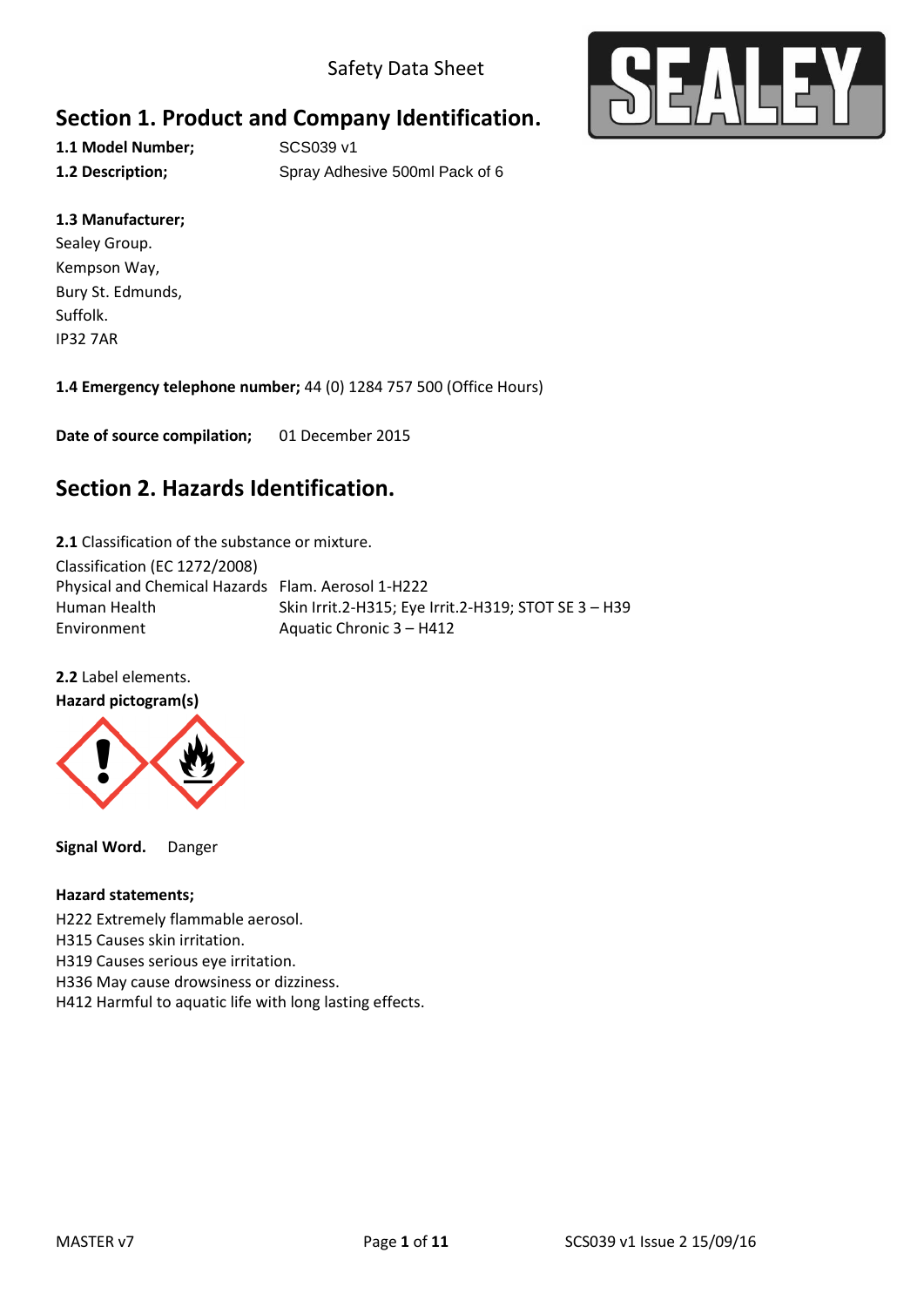

#### **Section 2. Hazards Identification, continued.**

#### **Precautionary statements;**

P102 Keep out of reach of children. P271 Use only outdoors or in a well- ventilated area. P261 Avoid breathing vapour/spray. P280 Wear protective gloves, eye and face protection. P305+351+338 IF IN EYES: rinse cautiously with water for several minutes. Remove contact lenses, if present and easy to do. Continue rinsing. P337+313 If eye irritation persists: Get medical advice/attention. P501 Dispose of contents/containers in accordance with local regulations. **Supplementary Precautionary Statements**  P210 Keep away from heat/sparks/open flames/hot surfaces - No smoking. P211 Do not spray on an open flame or other ignition source. P251 Pressurised container: Do not pierce or burn, even after use. P273 Avoid release to the environment.

P264 Wash contaminated skin thoroughly after handling.

P321 Specific treatment (see medical advice on this label).

P302 + 352 IF ON SKIN: Wash with plenty of soap and water.

P304 + 340 IF INHALED: Remove victim to fresh air and keep at rest in a position comfortable for breathing.

P312 Call a POISON CENTRE or doctor/physician if you feel unwell.

P332 + 313 If skin irritation occurs: Get medical advice/attention.

P362 Take off contaminated clothing and wash before reuse.

P403 + 233 Store in a well-ventilated place. Keep container tightly closed.

P410 + 412 Protect from sunlight. Do not expose to temperatures exceeding  $50^{\circ}C/122^{\circ}F$ .

#### **Supplemental Label Information**

H280 Contains gas under pressure: May explode if heated.

**2.3** Other hazards.

No information available.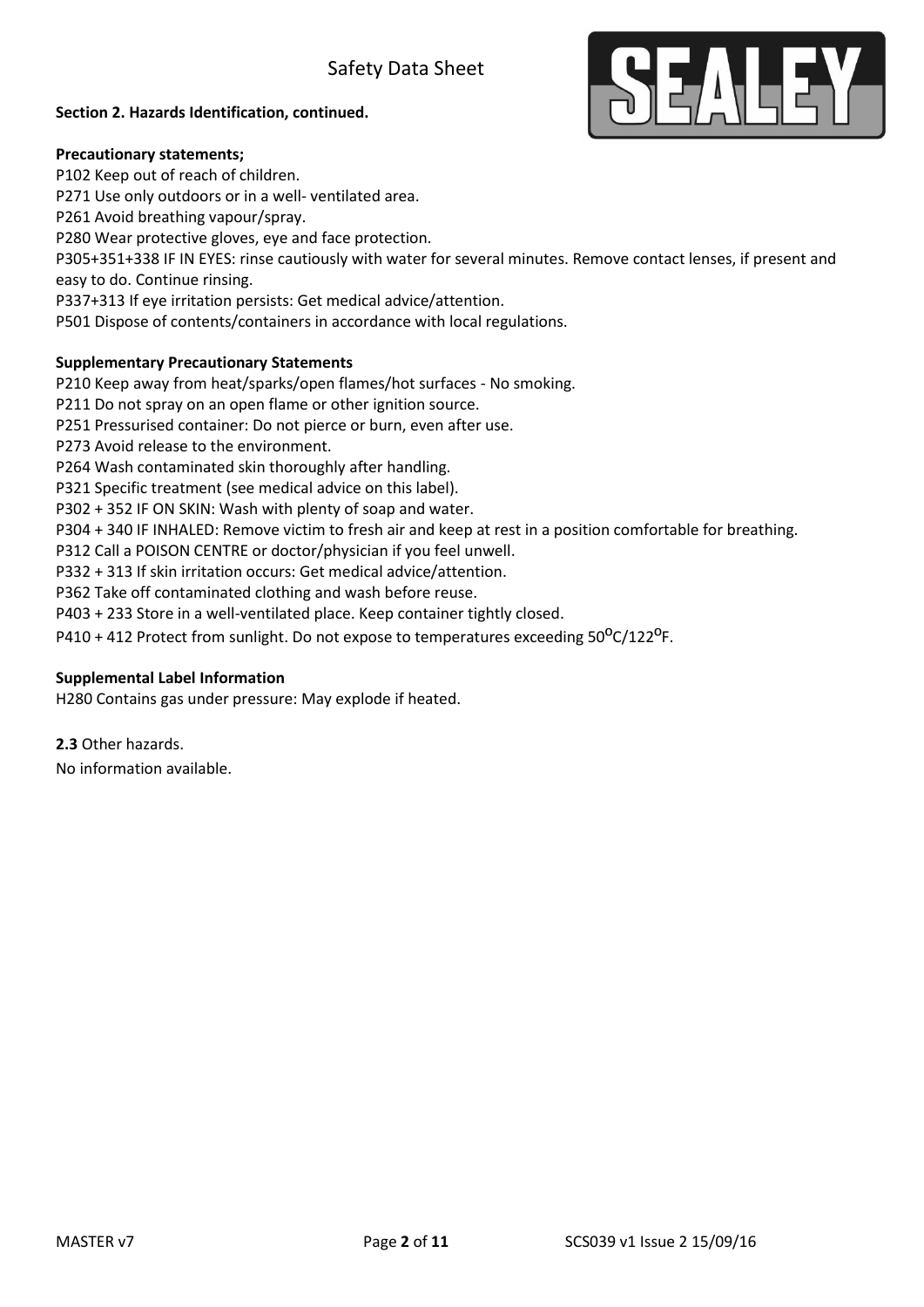

## **Section 3. Substances.**

| 3.1 Chemical Name (substance) | <b>3.2 Concentration</b> |            | <b>Classification</b>                             |                          |
|-------------------------------|--------------------------|------------|---------------------------------------------------|--------------------------|
|                               | 3.1 CAS No.              | Volume     | <b>Hazard Class &amp;</b><br><b>Category Code</b> | <b>Hazard Statements</b> |
| Acetone                       | 67-64-1                  | $10 - 30%$ | Flam. Lig. 2                                      | H <sub>225</sub>         |
|                               |                          |            | Eye Irrit. 2                                      | H319                     |
|                               |                          |            | STOT SE 3                                         | H336                     |
| <b>Butane</b>                 | 106-97-8                 | $10 - 30%$ | Flam. Gas 1                                       | H <sub>220</sub>         |
|                               |                          |            | Press. Gas                                        |                          |
| Naphtha (Petroleum),          | 64742-49-0               | $10 - 30%$ | Carc. 1B                                          | H350                     |
| <b>Hydrotreated Light</b>     |                          |            | Asp. Tox. 1                                       | H304                     |
| Propane                       | 74-98-6                  | $10 - 30%$ | Flam. Gas 1                                       | H <sub>220</sub>         |
|                               |                          |            | Press. Gas                                        |                          |
| <b>Isobutane</b>              | 75-28-5                  | $5 - 10%$  | Flam. Gas 1                                       | H <sub>220</sub>         |
|                               |                          |            | Press. Gas                                        |                          |

For full text of Phrases and Statements, see Section 16.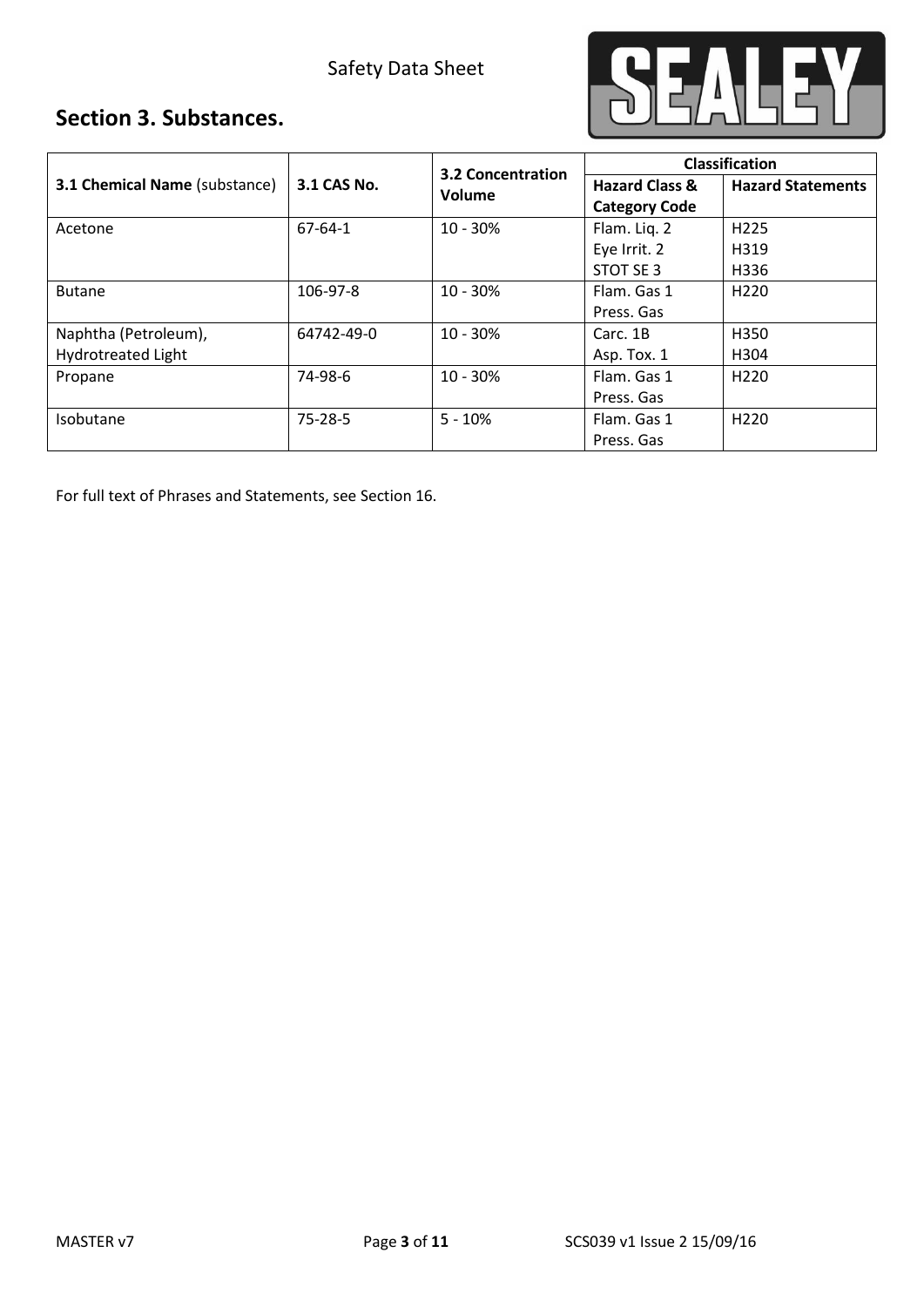

### **Section 4. First Aid Measures.**

General Information

Move the exposed person to fresh air at once. Get medical attention if any discomfort continues.

**4.1** Description of first aid measures

### **Eye Contact**

Make sure to remove any contact lenses from the eyes before rinsing.

Promptly wash eyes with plenty of water while lifting the eye lids.

Continue to rinse for at least 15 minutes. Get medical attention if any discomfort continues.

### **Skin Contact**

Wash the skin immediately with soap and water. Get medical attention if any discomfort continues.

### **Ingestion**

DO NOT INDUCE VOMITING! Rinse mouth thoroughly with water and give large amounts of milk or water to people not unconscious. Get medical attention if any discomfort continues.

### **Inhalation**

Move the exposed person to fresh air at once. Keep the affected person warm and at rest. Get prompt medical attention.

**4.2.** Most important symptoms and effects, both acute and delayed No information available.

**4.3.** Indication of any immediate medical attention and special treatment needed No information available.

### **Section 5. Fire Fighting Measures.**

#### **5.1.** Extinguishing media

Powder, dry chemicals, sand, dolomite etc. Water spray, fog or mist.

**5.2.** Special hazards arising from the substance or mixture Aerosol cans may explode in a fire.

**5.3.** Advice for fire-fighters

Containers close to fire should be removed or cooled with water. Use water to keep fire exposed containers cool and disperse vapours.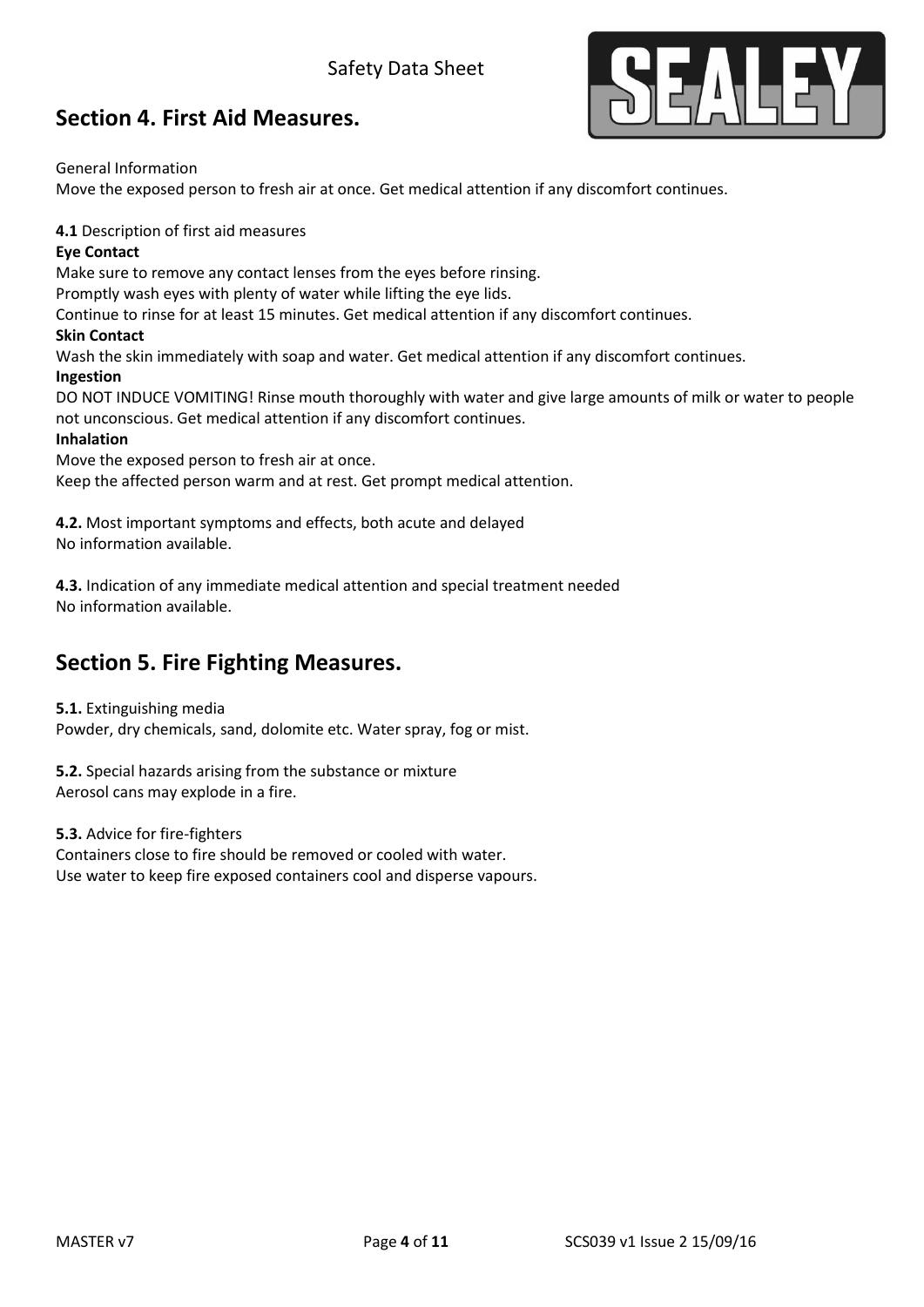## **Section 6. Accidental Release Measures.**



**6.1.** Personal precautions, protective equipment and emergency procedures No information available.

**6.2.** Environmental precautions

No information available.

**6.3.** Methods and material for containment and cleaning up Wear necessary protective equipment. Extinguish all ignition sources. Avoid sparks, flames, heat and smoking. Ventilate. Allow to evaporate. Keep out of confined spaces because of explosion risk. If leakage cannot be stopped, evacuate area.

**6.4.** Reference to other sections See Section 7 for information on Safe Handling See Section 8 for information of Personal Protective Equipment. See Section 13 for information on disposal.

## **Section 7. Handling and Storage.**

**7.1.** Precautions for safe handling

Keep away from heat, sparks and open flame. Avoid spilling, skin and eye contact. Ventilate well, avoid breathing vapours. Use approved respirator if air contamination is above accepted level.

**7.2.** Conditions for safe storage, including any incompatibilities. Aerosol cans: Must not be exposed to direct sunlight or temperatures above 50°C.

**7.3.** Specific end use(s) Intended for use as an Spray Adhesive: Model Number identified in 1.1 with Description stated in 1.2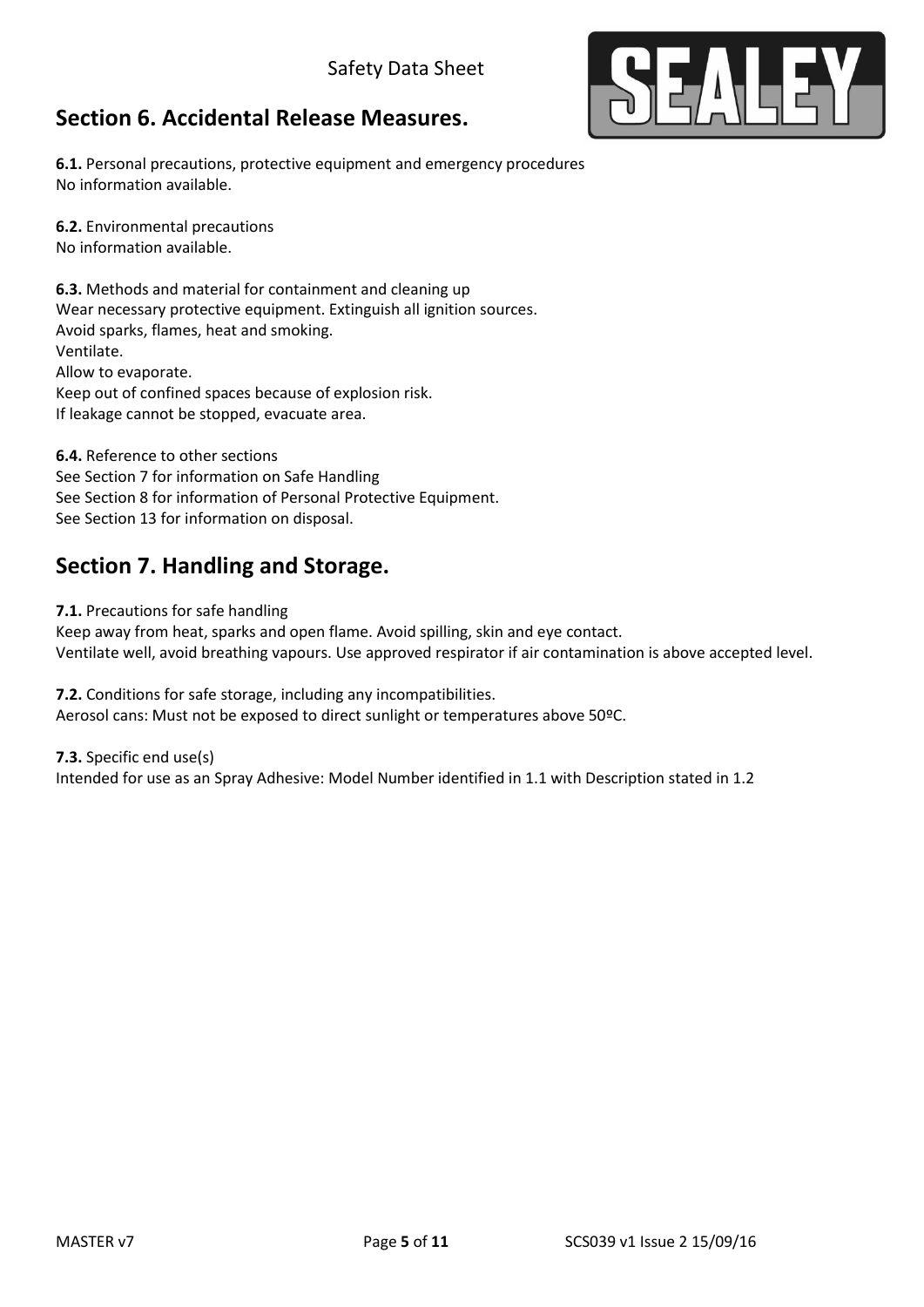

# **Section 8. Exposure Controls/Personal Protection.**

**8.1.** Control parameters

P271 Use only outdoors or in a well- ventilated area.

P261 Avoid breathing vapour/spray.

P280 Wear protective gloves, eye and face protection.

P305+351+338 IF IN EYES: rinse cautiously with water for several minutes. Remove contact lenses, if present and easy to do. Continue rinsing.

P337+313 If eye irritation persists: Get medical advice/attention.

P501 Dispose of contents/containers in accordance with local regulations.

P210 Keep away from heat/sparks/open flames/hot surfaces - No smoking.

P211 Do not spray on an open flame or other ignition source.

P251 Pressurised container: Do not pierce or burn, even after use.

P273 Avoid release to the environment.

P264 Wash contaminated skin thoroughly after handling.

P321 Specific treatment (see medical advice on this label).

P302 + 352 IF ON SKIN: Wash with plenty of soap and water.

P304 + 340 IF INHALED: Remove victim to fresh air and keep at rest in a position comfortable for breathing.

P312 Call a POISON CENTRE or doctor/physician if you feel unwell.

P332 + 313 If skin irritation occurs: Get medical advice/attention.

P362 Take off contaminated clothing and wash before reuse.

P403 + 233 Store in a well-ventilated place. Keep container tightly closed.

P410 + 412 Protect from sunlight. Do not expose to temperatures exceeding 50<sup>o</sup>C/122<sup>o</sup>F.

| <b>Name</b>   | STD | TWA - 8hrs   |                        | STEL - 15min |                        |
|---------------|-----|--------------|------------------------|--------------|------------------------|
| Acetone       | WEL | $500$ ppm    | 1210 mg/m <sup>3</sup> | 1500 ppm     | 3620 mg/m <sup>3</sup> |
| <b>Butane</b> | WEL | $600$ ppm    | 1450 mg/m <sup>3</sup> | 750 ppm      | 1810 mg/m <sup>3</sup> |
| Propane       |     | Asphyxiating | Asphyxiating           | Asphyxiating | Asphyxiating           |

WEL= Workplace Exposure Limit

Ingredient comments OES= Occupational Exposure Standard . MEL= Maximum Exposure Limit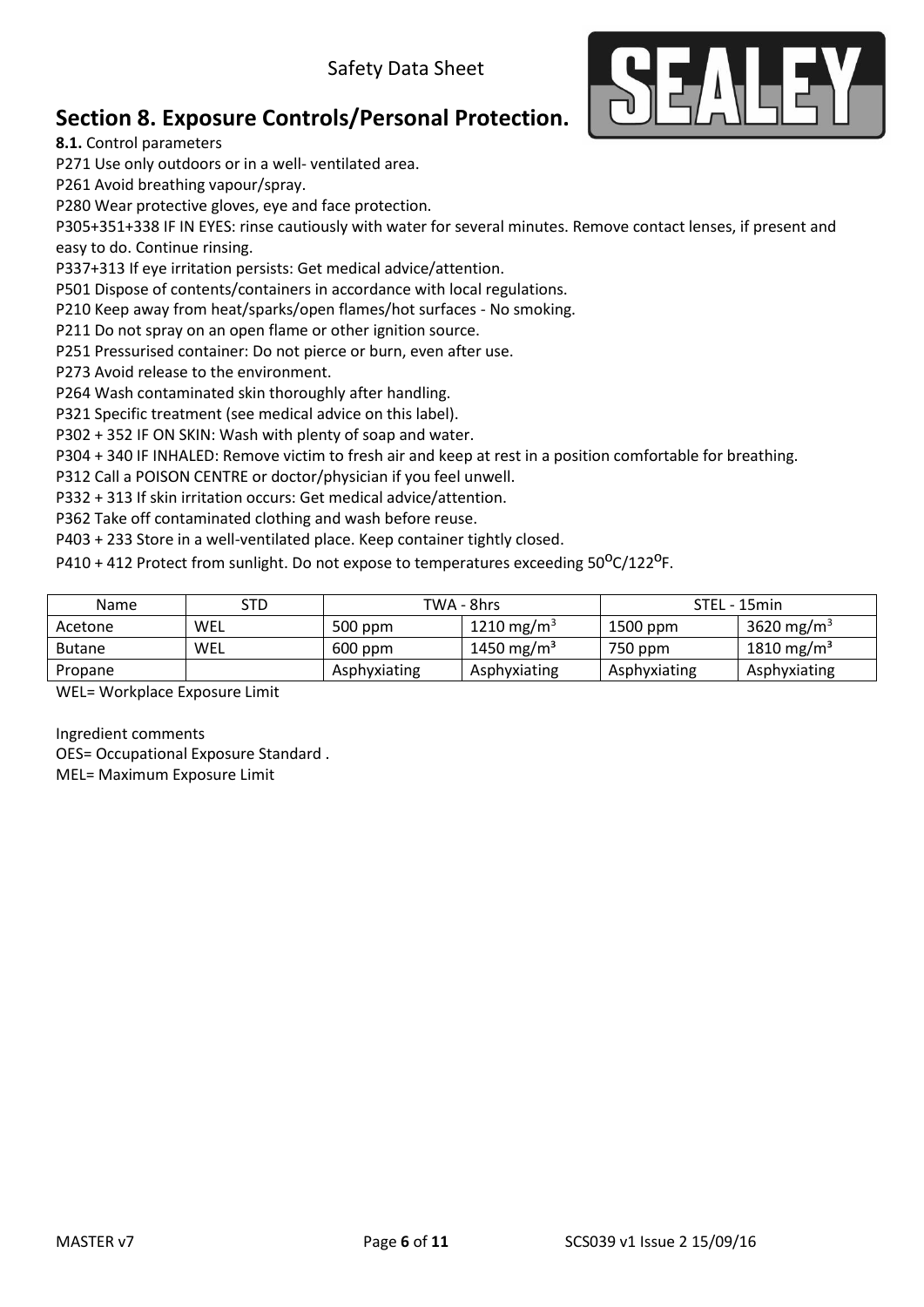### **Section 8. Exposure Controls/Personal Protection continued.**



**8.2.** Exposure controls Protective equipment



#### **Appropriate Engineering Controls**

Provide adequate general and local exhaust ventilation.

#### **Hygiene measures**

DO NOT SMOKE IN WORK AREA! Wash hands at the end of each work shift and before eating, smoking and using the toilet. Promptly remove any clothing that becomes contaminated. When using do not eat, drink or smoke.

#### **Eye/Face Protection Eye Protection**

Use approved safety goggles or face shield.

#### **Skin Protection**

Use solvent resisting protective gloves.

Other Protection

Wear appropriate clothing to prevent any possibility of liquid contact and repeated or prolonged vapour contact. **Respiratory Protection** 

No specific recommendation made, but respiratory protection must be made if the general level exceeds the recommended occupational exposure limit. Use chemical cartridge protection with appropriate cartridge.

### **Section 9. Physical and Chemical Properties.**

**9.1.** Information on basic physical and chemical properties

**The following information is not a technical specification or sales specification.**

| (a) Appearance:                              | Aerosol.                  |
|----------------------------------------------|---------------------------|
| (b) Odour:                                   | Characteristic.           |
| (c) Odour threshold;                         | No information available. |
| $(d)$ pH:                                    | Not relevant.             |
| (e) Melting point/freezing point;            | Not relevant.             |
| (f) Initial boiling point and boiling range; | Not relevant.             |
| (g) Flash point;                             | No information available. |
| (h) Evaporation rate;                        | No information available. |
| (i) Flammability (solid, gas);               | No information available. |
| (j) Upper/lower flammability;                | Lower; 0.8% Upper; 18.6%  |
| (k) Vapour pressure;                         | Not relevant.             |
| (I) Vapour density;                          | Not relevant.             |
| (m) Relative density;                        | Not relevant.             |
| (n) Solubility(ies);                         | Insoluble in water.       |
| (o) Partition coefficient: n-octanol/water;  | No information available. |
| (p) Auto-ignition temperature;               | No information available. |
| (q) Decomposition temperature;               | Not relevant.             |
| (r) Viscosity;                               | Not relevant.             |
| (s) Explosive properties;                    | No information available. |
| (t) Oxidising properties.                    | No information available. |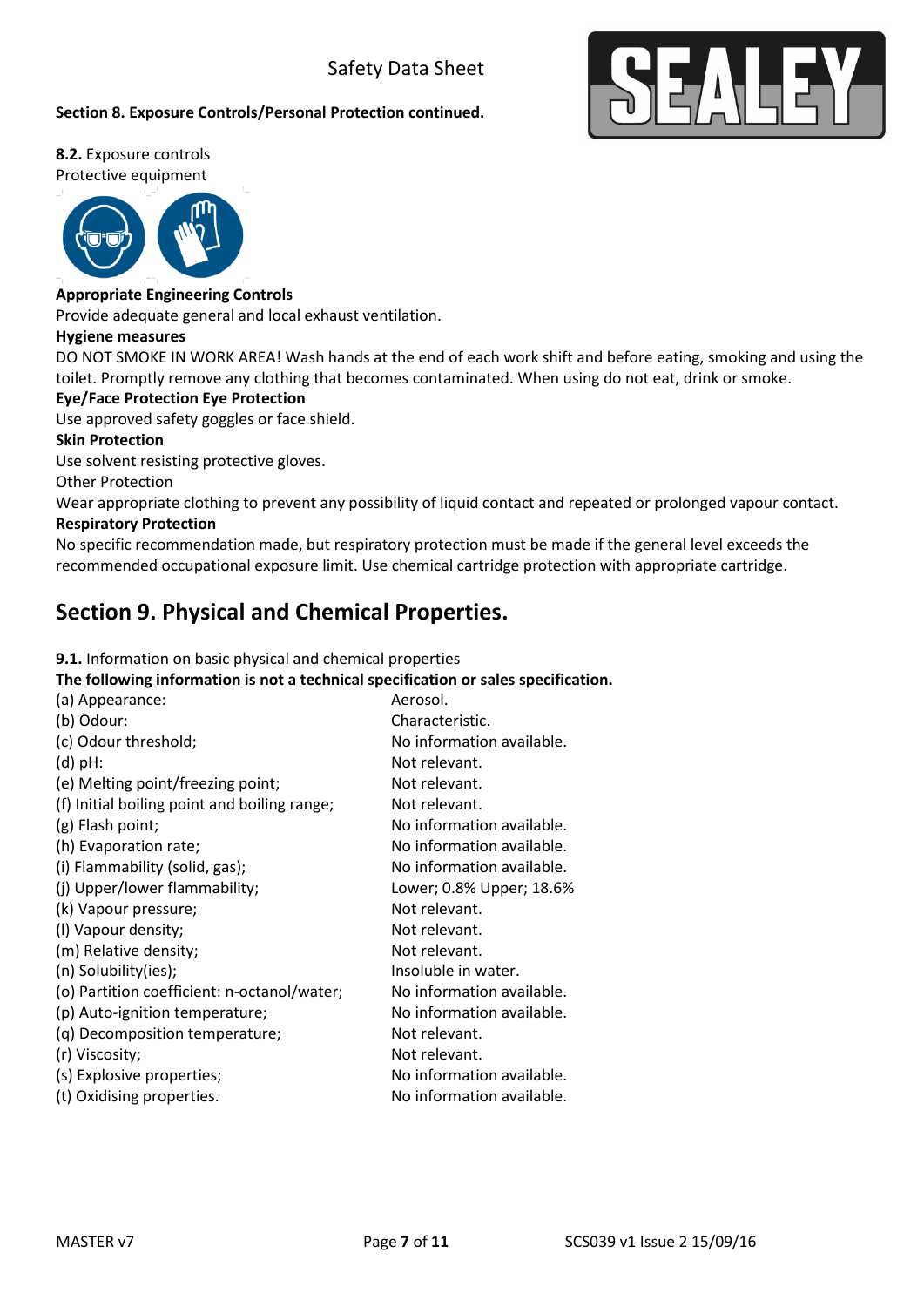## **Section 10. Stability and Reactivity.**

**10.1.** Reactivity **10.1.** Reactivity **10.1.** Reactivity **10.1.** Reactivity **10.1.** Reactivity **10.1.** Reactivity **10.2.** Chemical stability **10.2.** Chemical stability stable under normal temperature conditions. **10.3.** Possibility of hazardous reactions No information available. **10.4.** Conditions to avoid **Avoid heat, flames and other sources of ignition.** Avoid contact with: Strong oxidising agents. Strong alkalis. Strong mineral acids. **10.6.** Hazardous decomposition products Fire creates: Vapours/gases/fumes of: Carbon monoxide (CO). Carbon dioxide (CO2).

**10.5.** Incompatible materials **10.5.** No information available.

### **Section 11. Toxicological Information.**

**11.1.** Information on toxicological effects

#### **Inhalation**

May cause irritation to the respiratory system. Vapours may cause headache, fatigue, dizziness and nausea. Prolonged inhalation of high concentrates may damage respiratory system. Irritating to respiratory system. **Ingestion** 

May cause discomfort if swallowed. May cause stomach pain or vomiting.

Gastrointestinal symptoms, including upset stomach.

### **Skin Contact**

Prolonged or repeated exposure may cause severe irritation. Acts as a defatting agent on skin.

May cause cracking of skin and eczema.

May cause allergic contact eczema.

May cause sensitisation by skin contact.

Irritating to skin.

**Eye Contact** 

Irritating to eyes. May cause chemical eye burns.

**Route of Entry.** 

Skin and/or eye contact.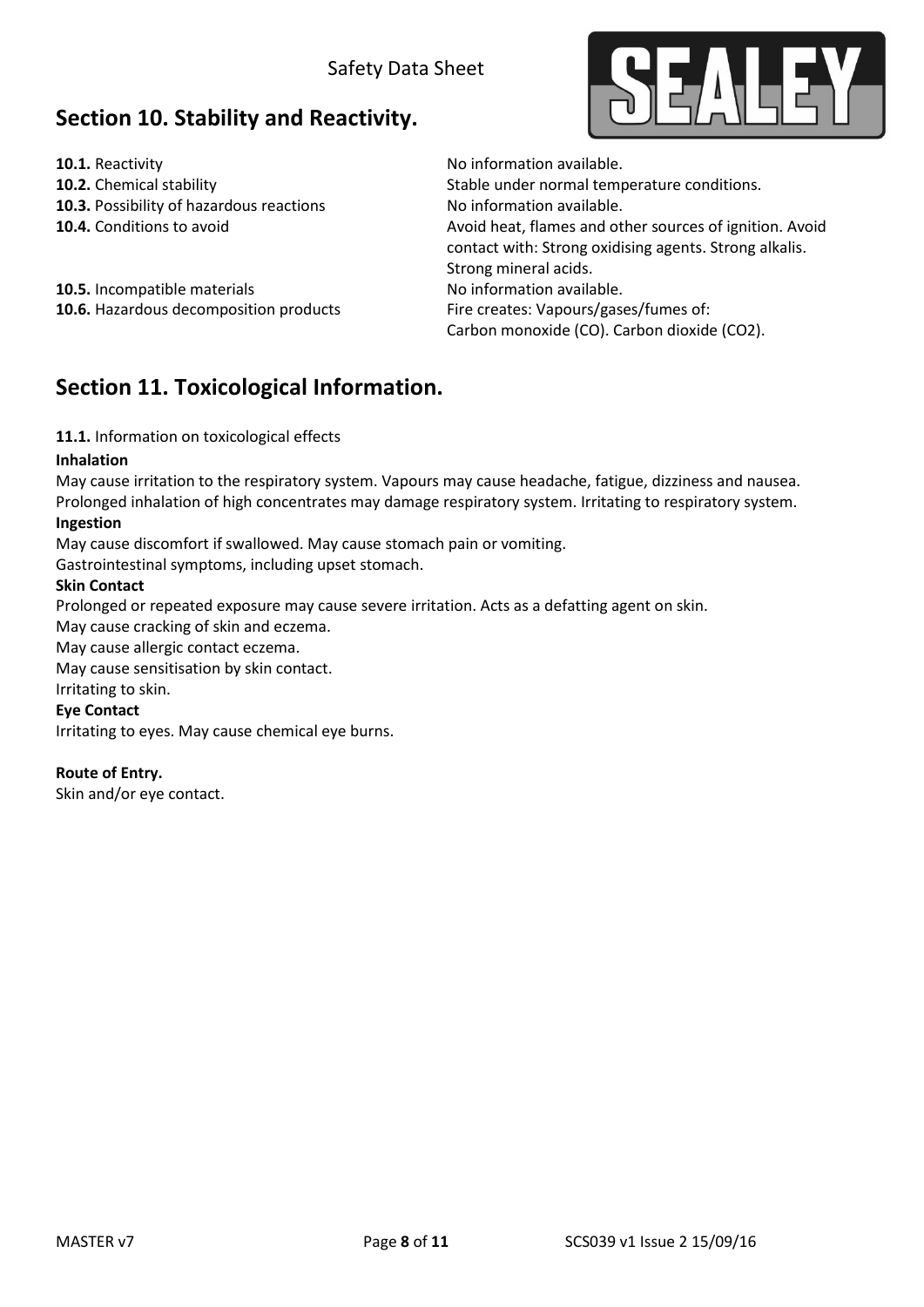# **Section 12. Ecological Information.**

### **Ecotoxicity**

Dangerous to the environment if discharged into watercourses

**12.1.** Toxicity **12.1.** Toxicity **12.2.** Persistence and degradability **12.2.** No information available. **12.2.** Persistence and degradability **No information available.**<br> **12.3.** Bioaccumulative potential **No information available. 12.3.** Bioaccumulative potential **12.4.** Mobility in soil No information available. **12.5.** Results of PBT and vPvB assessment No information available. **12.6.** Other adverse effects No information available.

## **Section 13. Disposal Considerations.**

13.1. Waste treatment methods

Empty containers must not be burned because of explosion hazard.

Dispose of waste and residues in accordance with local authority requirements.

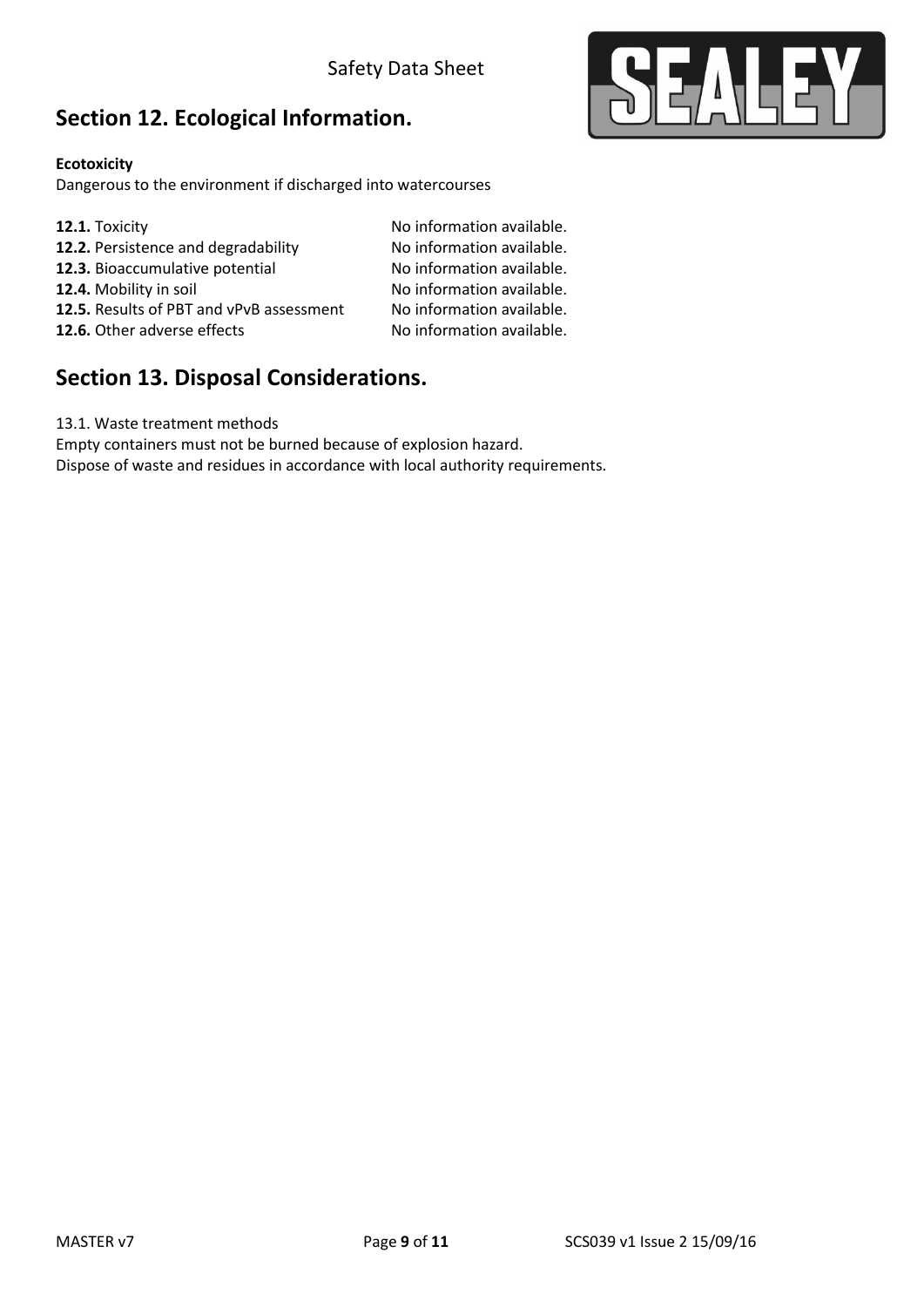# **Section 14. Transport Information.**



ADR. International Carriage of Dangerous Goods by Road.

| <b>14.1.</b> UN number                           | <b>UN 1950</b>                                |                |
|--------------------------------------------------|-----------------------------------------------|----------------|
| 14.2. Name and Description                       | AEROSOLS, flammable                           |                |
|                                                  | Label                                         | 2.1            |
|                                                  | <b>Special Provisions</b>                     | 190 344 625    |
|                                                  | <b>Limited Quantities</b>                     | 1 L            |
|                                                  | <b>Excepted Quantities</b>                    | E0             |
|                                                  | Packing Instructions                          | P207, LP02     |
|                                                  | <b>Special Packaging Provisions</b>           | <b>RR6L2</b>   |
| 14.3. Transport hazard class(es)                 | Class                                         | $\overline{2}$ |
|                                                  | <b>Classification Code</b>                    | 5F             |
|                                                  | <b>Transport Category</b>                     | $\overline{2}$ |
|                                                  | Tunnel restriction code                       | D              |
| 14.4. Packing group                              |                                               |                |
| 14.5. Environmental hazards                      | Avoid release to the environment              |                |
| 14.6. Special precautions for user               | Refer to Section 2.2 Precautionary Statements |                |
| IATA. International Air Transport Association.   |                                               |                |
| <b>14.1.</b> UN number                           | <b>UN 1950</b>                                |                |
| <b>14.2.</b> UN Proper Shipping Name/Description | AEROSOLS, flammable<br>Hazard Label           |                |

| . UN Proper Shipping Name/Description | AEROSOLS, flammable              |                 |            |
|---------------------------------------|----------------------------------|-----------------|------------|
|                                       | Hazard Label.                    |                 | Flamm. gas |
|                                       | <b>Excepted Quantity</b>         |                 | E0         |
|                                       | Packaging Instructions Passenger |                 | 203        |
|                                       |                                  | Ltd Qty         | Y203       |
|                                       |                                  | Cargo           | 203        |
|                                       |                                  | <b>ERG Code</b> | 10L        |
|                                       | <b>Special Provisions</b>        |                 | A167       |
|                                       |                                  |                 |            |

Special Provision A802.

Notwithstanding the absence of a packing group in column E, substances and article assigned to these entries must be packed in UN Specification packagings that meet packing group II performance standards. This does not apply when aerosols are prepared for transport in accordance with the limited quantity provisions.

| <b>14.3.</b> Transport hazard class(es) | Class or Division                             | 2.1 |
|-----------------------------------------|-----------------------------------------------|-----|
| <b>14.4.</b> Packing group              | $\overline{\phantom{0}}$                      |     |
| <b>14.5.</b> Environmental hazards      | Avoid release to the environment              |     |
| 14.6. Special precautions for user      | Refer to Section 2.2 Precautionary Statements |     |

IMDG. International Maritime Dangerous Goods.

| 14.1. UN number<br>14.2. UN proper shipping name | UN 1950<br>AEROSOLS, flammable                          |                                 |
|--------------------------------------------------|---------------------------------------------------------|---------------------------------|
|                                                  | <b>Special Provisions</b>                               | 63, 190 277, 327, 344, 959      |
|                                                  | <b>Limited Quantities</b><br><b>Excepted Quantities</b> | See Special Provision 277<br>E0 |
|                                                  | Packaging Instructions                                  | P207, LP02                      |
|                                                  | <b>Packaging Provisions</b>                             | PP87, L2                        |
| 14.3. Transport hazard class(es)                 | <b>Class or Division</b>                                | 2                               |
|                                                  | Subsidiary Risk(s)                                      | See Special Provision 63        |
| 14.4. Packing group                              |                                                         |                                 |
| <b>14.5.</b> Environmental hazards               | Avoid release to the environment                        |                                 |
| 14.6. Special precautions for user               | Refer to Section 2.2 Precautionary Statements           |                                 |
| 14.7. Transport in bulk - Maritime only.         | Bulk transport is not applicable to this product        |                                 |